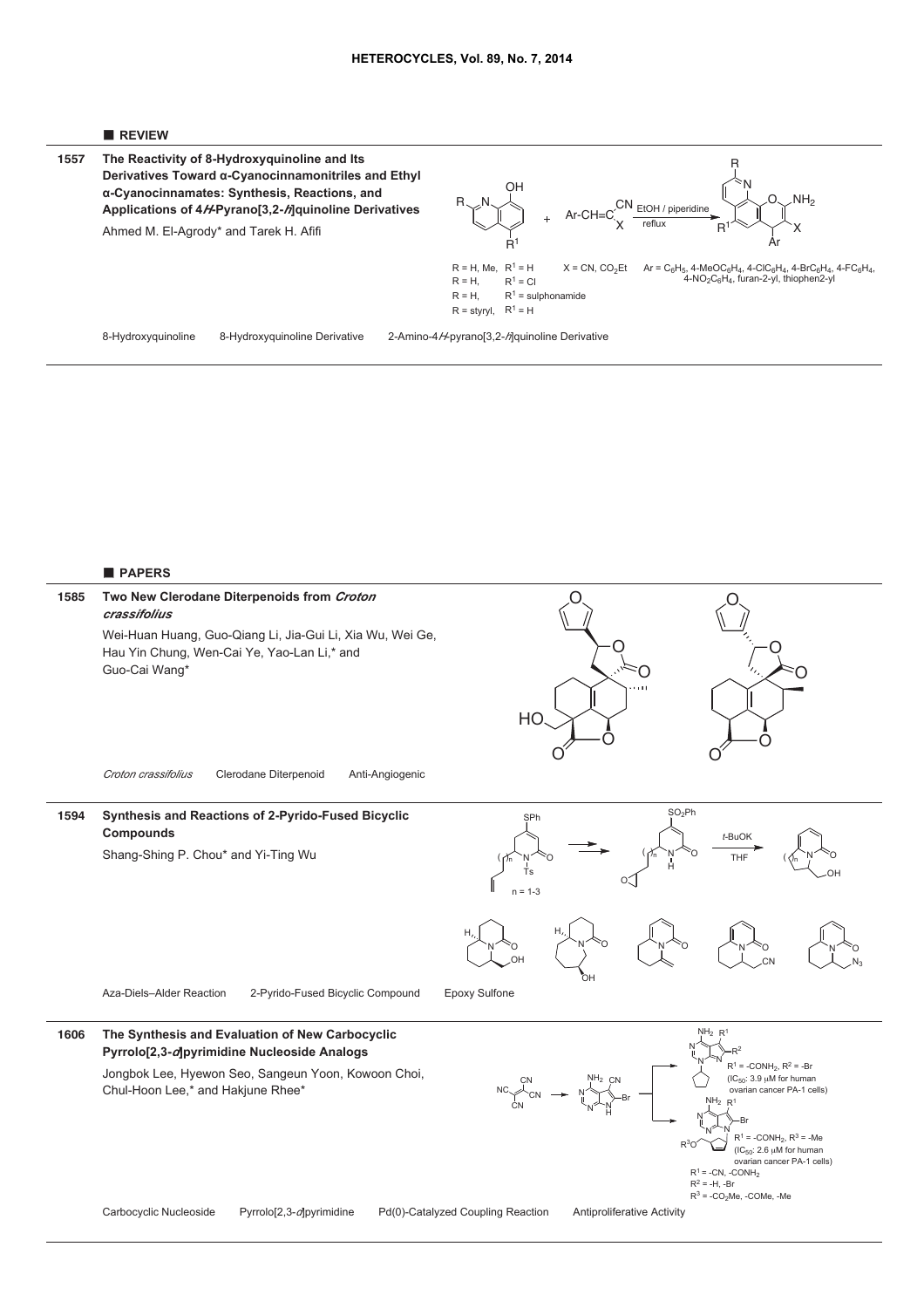

■ **SHORT PAPERS**

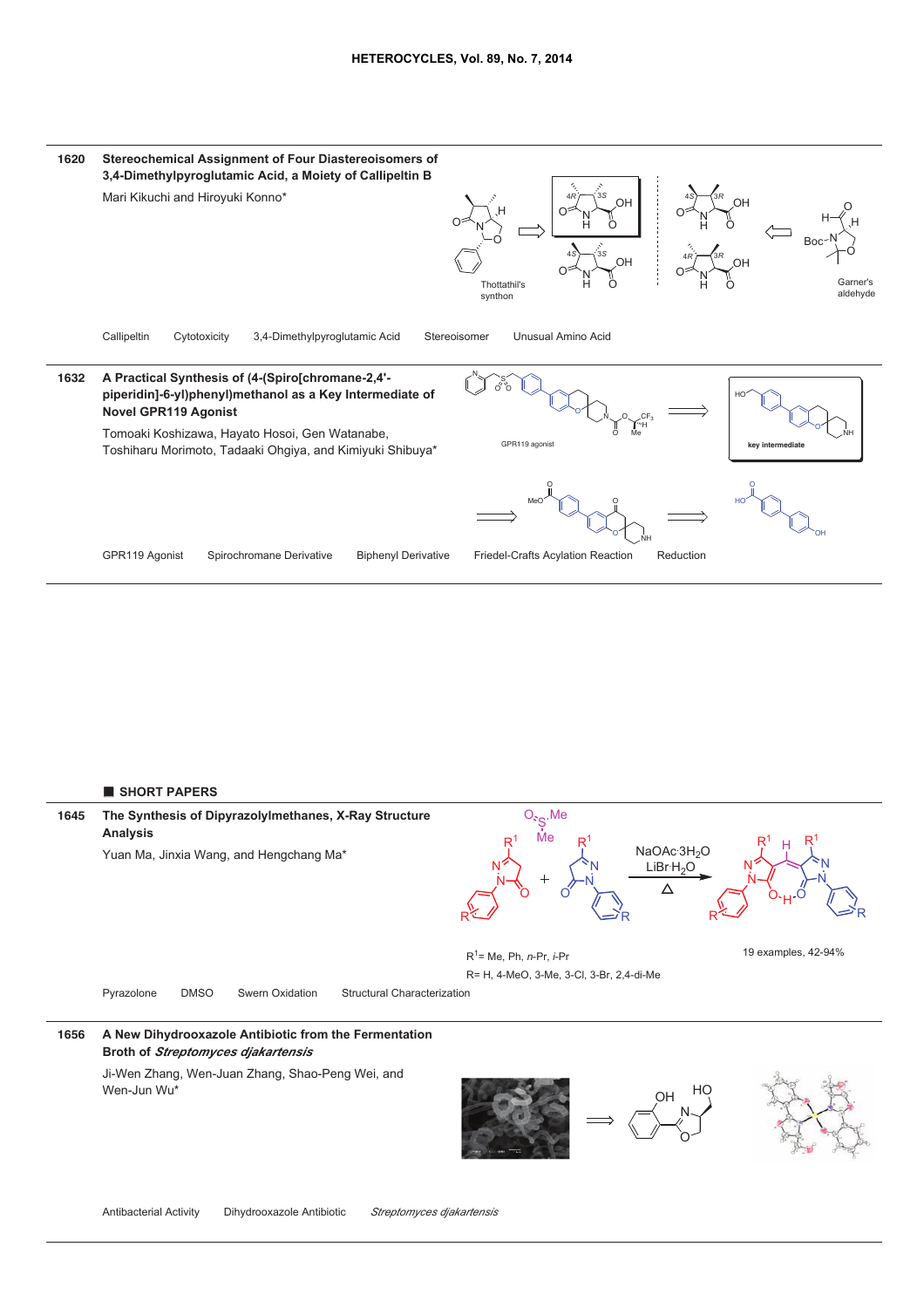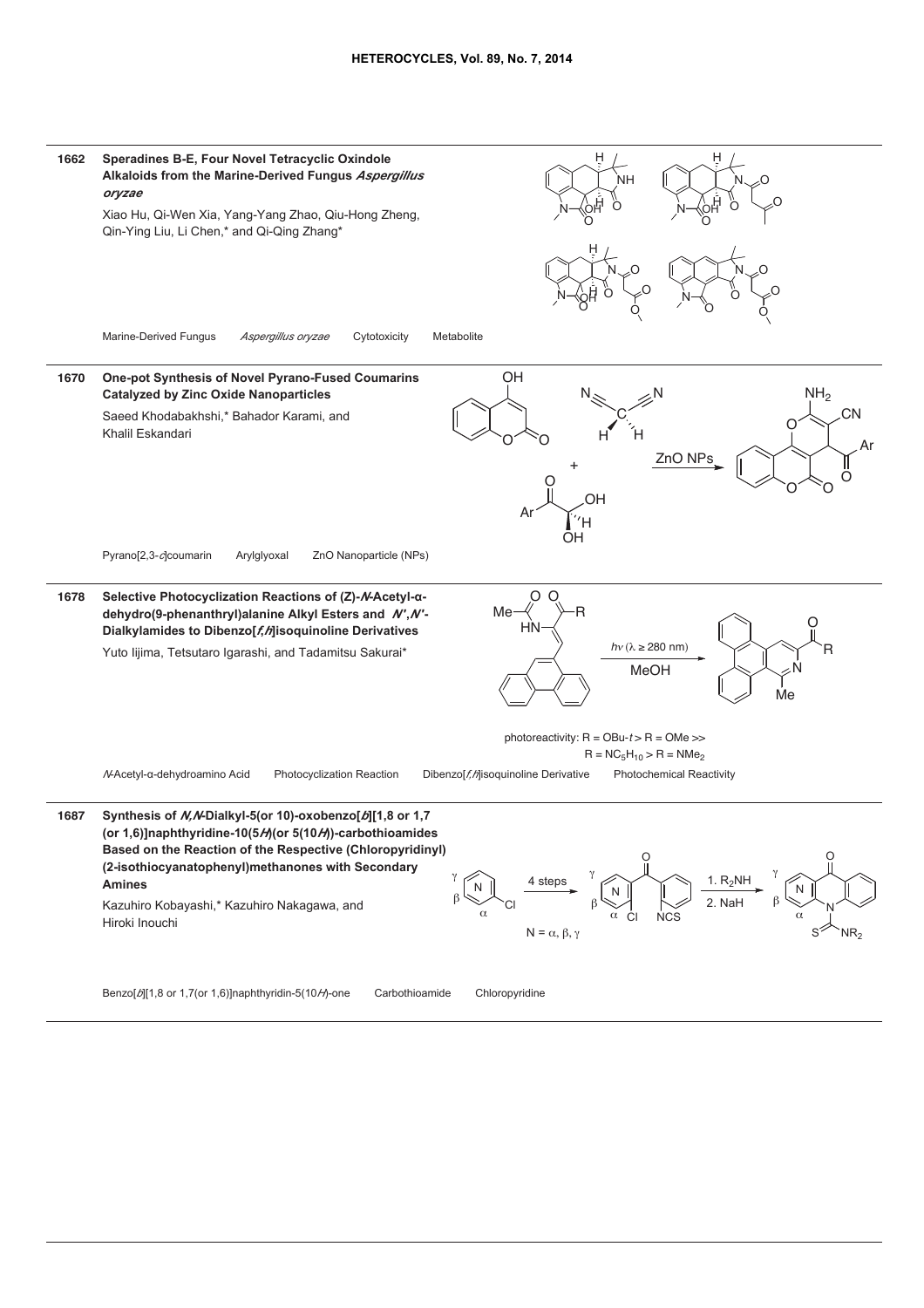■ **NEW HETEROCYCLIC NATURAL PRODUCTS**

 **Polyketides Aromatics**

 **Terpenes**

**Steroids**

**Alkaloids**

**Miscellaneous**

■ **TOTAL SYNTHESIS OF HETEROCYCLIC NATURAL PRODUCTS**

 **Polyketides Aromatics Terpenes**

**Alkaloids**

**Miscellaneous**